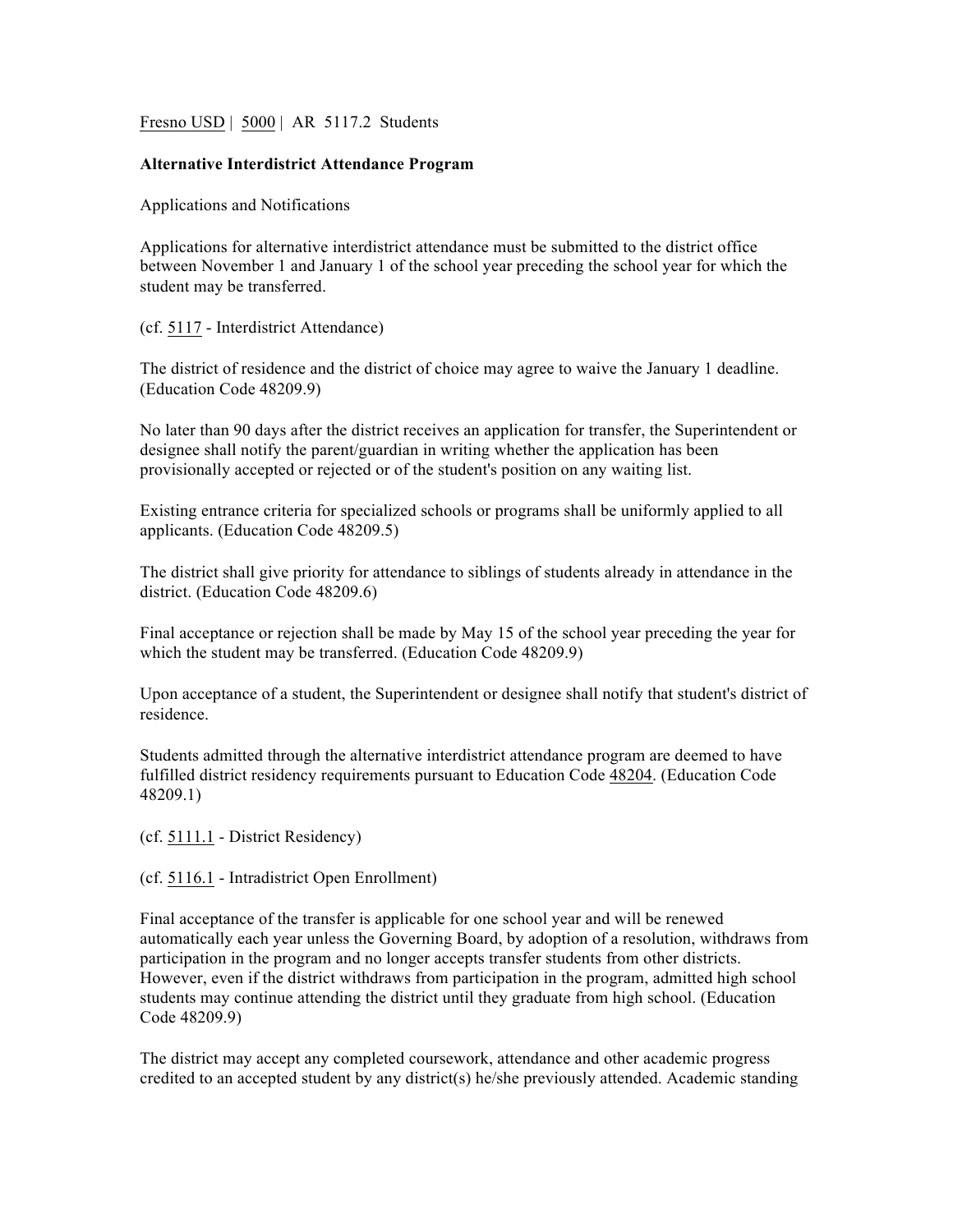shall be granted to the student based upon the district's evaluation of that academic progress. (Education Code 48209.10)

(cf. 6146.3 - Reciprocity of Academic Credit)

The district may revoke a student's enrollment if he/she is recommended for expulsion pursuant to Education Code 48918. (Education Code 48209.10)

(cf. 5144.1 - Suspension and Expulsion/Due Process)

Rejection of Transfers

1. The district may reject a transfer into the district if it would require the district to create a new program or provide a new service to serve that student. (Education Code 48209.3)

2. Interdistrict transfers out of the district under the alternative interdistrict attendance may be rejected if the number of transfers exceeds the limits specified in law. (Education Code 48209.7)

If a request for alternative interdistrict attendance is rejected, the Superintendent or designee shall provide written notice to the parent/guardian.

The Board shall ensure that the determination to reject the transfer application and the reason(s) for this determination are accurately recorded in the minutes of the Board meeting at which the determination was made. (Education Code 48209.9)

(cf. 9324 - Minutes and Recordings)

Records and Reports

The Superintendent or designee shall keep an account of all requests for alternative attendance, the disposition of those requests, and the number of students transferring into and out of the district as a result of this program.

Transportation

The district shall not provide transportation outside the school's attendance area. However, upon request, the Superintendent or designee may authorize transportation for students living outside the attendance area to and from a designated bus stop within the attendance area if space is available. Priority for such transportation shall be based on demonstrated financial need.

(cf. 3250 - Transportation Fees)

(cf. 3540 - Transportation)

Legal Reference:

EDUCATION CODE

46600-46611 Interdistrict attendance agreements